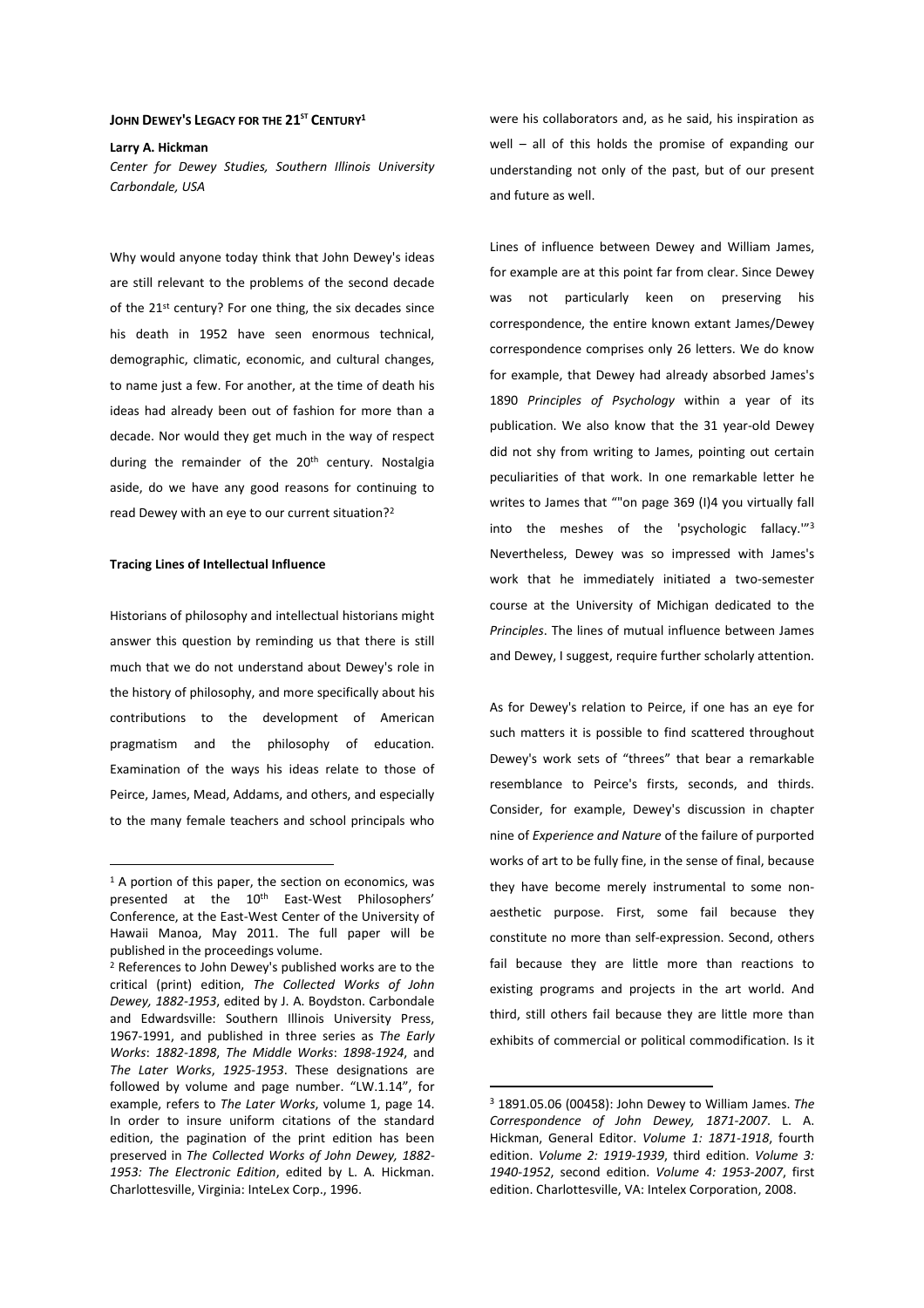too much of a stretch to interpret this text as a discussion of three failures of putative art objects as 1) qualitative expression without regard to another, 2) overt reaction to a second, and 3) the intrusion of an irrelevant third element between the artist and his or her materials and his or her public? Is it too much to detect an echo of Peirce's categories in this material? Regarding Mead, much more briefly, it is arguable, and in fact highly probable, that Dewey borrowed from his close friend much of his own treatment of the formation of the self. Jane Addams also enters the picture. Dewey's letters to his wife Alice bear unassailable testimony to his debt to Addams concerning issues of great social import. And the story of Dewey's relation to his teachers is a project that cries out for attention. The phrase "Dewey's teachers" is of course ambiguous: there were teachers who worked for and with him, but there were also those who taught him a great deal. They included Elsie Ripley Clapp, Anita McCormick Blaine, Myrtle McGraw, Frances Bradshaw, and many others.

For those more interested in the specifics of tracking anticipations and influences across philosophical orientations, the question of Dewey's relevance might be addressed by considering the ways that Dewey anticipated some of the insights of his younger contemporaries such as Heidegger and Wittgenstein, both of whom were 30 years his junior. As we know, some of the ideas about technology and tool use that Dewey advanced in 1916 in both *Essays in Experimental Logic* and *Democracy and Education* anticipated Heidegger's treatment of "Vorhandenheit" and "Zuhandenheit," by at least a decade. And his 1893 essay "The Superstition of Necessity" argued, well before Wittgenstein's 1921 *Tractatus*, that existential necessity is merely a "superstition." Wittgenstein would later write a German version of that very claim: "*Der Glaube an den Kausalnexus is der Aberglaube.*" 4 Of course Dewey also anticipated the later Wittgenstein of the *Philosophical Investigations* as well, when he argued that language is instrumental, when he rejected the idea of a private language, and when he demolished the "picture theory" of language.

I have little doubt that these facts are well known. I emphasize them here because there continues to be considerable confusion regarding what the founding pragmatists actually said and accomplished. Here is Anthony Gottlieb in his July 1, 2012 review of Carlin Romano's book *America the Philosophical*, published on the front page of the *New York Times Book Review*: "According to pragmatism, our theories should be judged by their practical value rather than by their accuracy in representing the world. The ultimate fate of this idea was neatly put by a great American philosophical wit, Sidney Morgenbesser, who said it was all very well in theory, but it didn't work in practice. He meant that pragmatism sounds like a good ruse, but it emerges as either trivial or incoherent when you flesh it out." Continuing, he writes that "[t]here are weaker strains of philosophical pragmatism, which investigate the meaning of our concepts by looking at how we use them. But this idea is mainly the property of Wittgenstein. . . . "<sup>5</sup>

Time does not permit me to list all the things that are wrong with Gottlieb's remark. I will only suggest that until the record of Dewey's contributions to technical philosophy are better known, including the fact that he anticipated by at least two decades Wittgenstein's turn to an instrumental view of language and that the theory was hardly Wittgenstein's "property" – until those historical accuracies are honored in reviews and journals of opinion, there is still much work to be done.

 $\overline{a}$ 

<sup>4</sup> Wittgenstein, L. 1986. *Tractatus Logico-Philosophicus*, trans. by C. K. Ogden. London: Routledge & Kegan Paul Ltd., 1986, 5.1361.

<sup>5</sup> Andrew Gottleb, review of *America the Philosophical* by Carlin Romano, The New York Times Book Review, July 1, 2012, 1 and 14-15.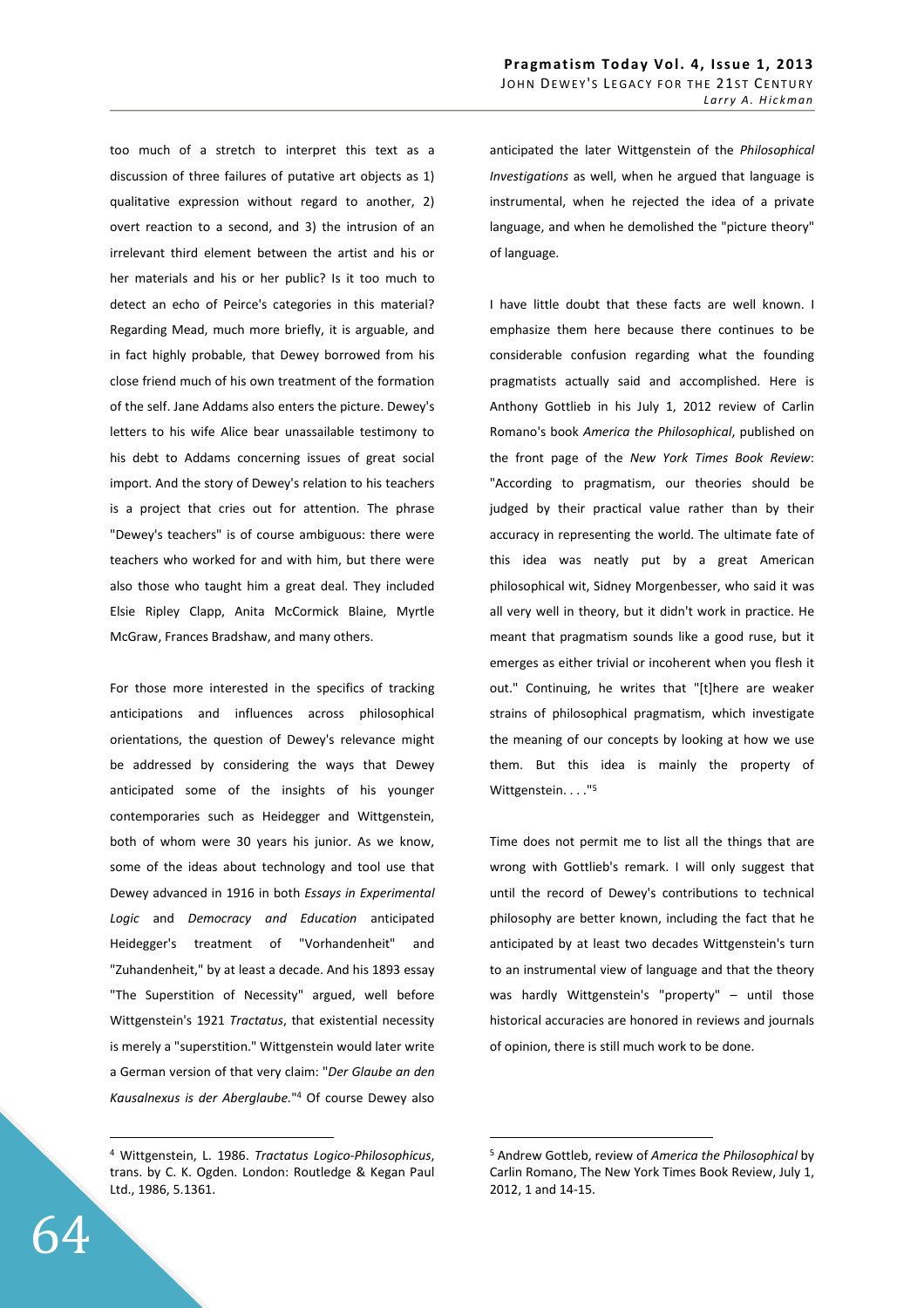### **Hermeneutic Integrity of the Text**

In the last paragraph I began my transition from suggestions about the relevance of histories of philosophical developments and studies of lines of influence to a discussion of the continuing relevance of Dewey's technical philosophy. There is first, and perhaps most importantly, the question of fealty to the text. In other words, to what extent have contemporary philosophers (leaving aside the casual remarks of less technically informed journalists) – to what extent have contemporary philosophers gotten Dewey right? Complicating the matter, we are perhaps all aware that at least one famous philosopher suggested that even if Dewey didn't say what *he* said he said, then he *should* have said what *he* said he said.

Others, viewing Dewey's work through the lens of 20<sup>th</sup> century Anglo-American analytic philosophy, have found "mistakes" where the relevant text, presented to a candid world, would indicate no such mistakes. Robert Brandom, for example has argued that one of the mistakes of the classical pragmatists (including Dewey, it is supposed) is that they looked only "downstream" to the consequences of belief, thus missing an important feature of contemporary semantic theories, namely that the antecedents of belief encountered "upstream" as the circumstances of appropriate application are correlative to consequences and therefore must be taken into account. But to argue in this manner is to fail to note a crucial distinction Dewey made in his 1938 *Logic*– a distinction certainly familiar to most or all of us in this room – between language adopted for purposes of communication more generally, or what Locke called "civil language," and "language that is determined *solely by prior inquiries* related to the purposes of inquiry, the latter alone being logical in import" (LW.12.284, emphasis added). It is difficult to know how to read Dewey as saying something other than that a judgment that terminates a sequence of inquiry is true, that is, warranted as assertable, as a consequence of *prior* 

inquiries and as fitting within a previously problematic situation – "*prior*" here meaning nothing short of "upstream." So I submit that there remains work to be done calling the attention of some of the so-called "analytical" pragmatists to the actual details of the texts of classical pragmatism.

# **The Forward Reach of Dewey's Technical Philosophy: Dynamic Systems Theory**

Beyond the important issues of hermeneutic integrity, if we are to talk of contemporary relevance there is also the very large question of the forward reach of Dewey's technical philosophy. In this regard it is safe to say that there are aspects of his work that are only now beginning to be appreciated and that continue to provide the stimulus for cutting-edge research programs. Dewey's 1896 essay on "The Reflex Arc in Psychology" stands out as a prime example of this phenomenon.<sup>6</sup> W. Teed Rockwell, a leader in the field of dynamic systems theory, has said this about as clearly as it can be said. "If Dewey had been your ordinary run-of-the mill prophetic genius, he would have used his classic 1896 article "The Reflex Arc Concept in Psychology" to predict the downfall of behaviorism and the rise of cognitive psychology almost a century later. Instead he leapfrogged over both behaviorism and cognitive psychology, and articulated the basic principles of dynamic systems theory."<sup>7</sup> In brief, Dewey's 1896 essay takes us well beyond Skinner, Watson, Chomsky, and Fodor, to name a few, by refusing to register information as atomic moments that are somehow welded together. He argued instead, in Rockwell's felicitous paraphrase, that "we respond to each perception with a set of behavior patterns, which normally help to fulfill a purpose of some sort. The behavior itself also exists within a range of possibility spaces, and acquiring skill is setting up consistent and useful correlations between

<sup>6</sup> EW.5.96-110.

<sup>7</sup> Rockwell, W. T. 2005. *Neither Brain nor Ghost*. Cambridge: The MIT Press, 177.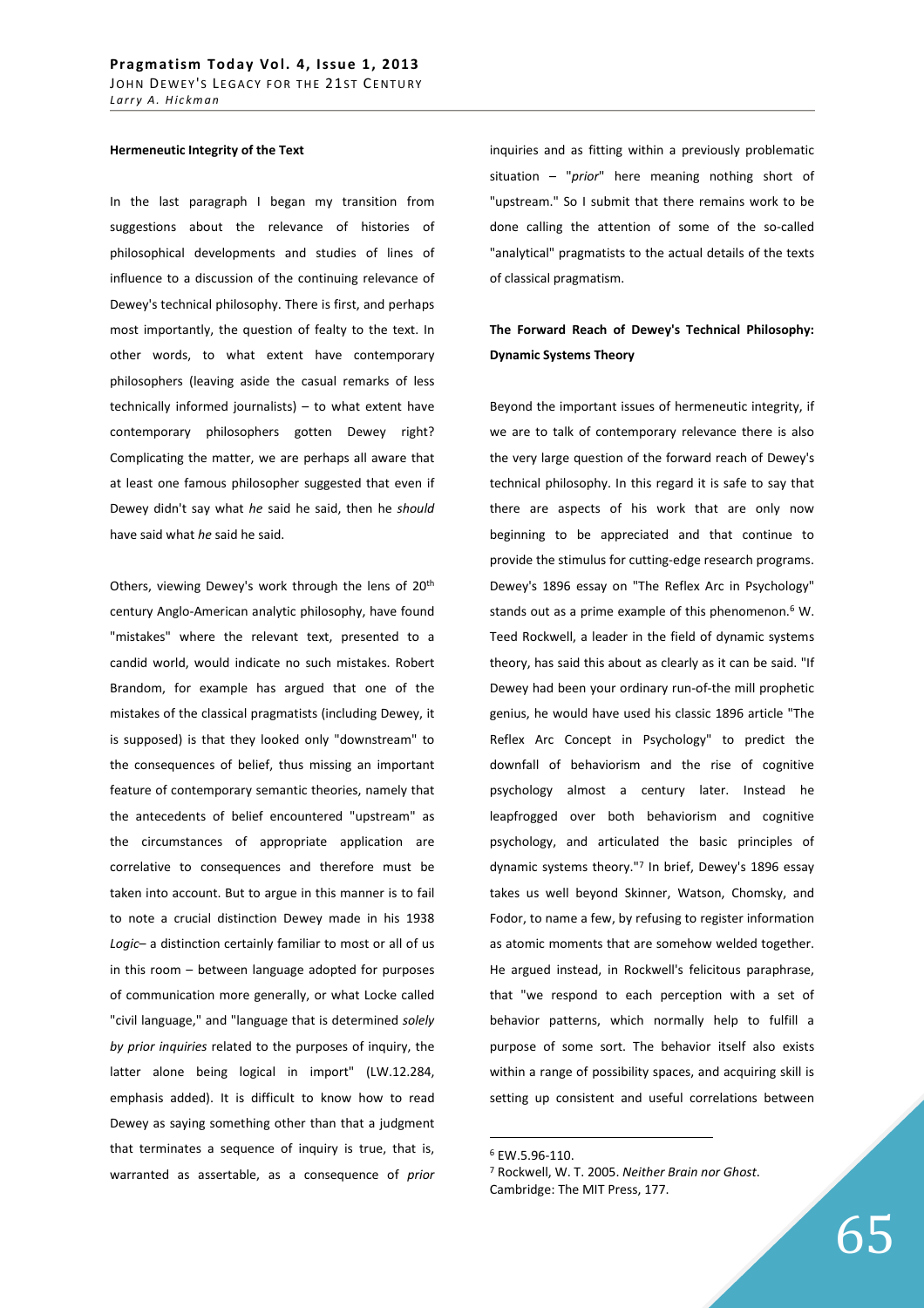perceptual space and behavioral space; or to put it more colloquially, learning to do the right thing at the right time. . . ."<sup>8</sup> Here is Dewey himself in *Experience and Nature*:"The thing essential to bear in mind is that living as an empirical affair is not something which goes on below the skin-surface of an organism: it is always an inclusive affair involving connection, interaction of what is within the organic body and what lies outside in space and time, and with higher organisms far outside."<sup>9</sup> Research in what Tibor Solymosi has termed "neuropragmatism" appears to have a rich future, and there is little doubt that Dewey's work, including his "reflex arc" essay, will continue to be relevant to further research in this promising program. The forward reach of Dewey's technical philosophy continues to have great potential in this area of research.

# **The Forward Reach of Dewey's Technical Philosophy: Conceptual-Propositional Theory**

The forward reach of Dewey's technical philosophy is also evident in the related field of research into the corporeal-metaphorical basis of cognition. There is Mark Johnson, for example, whose 2007 book *The Meaning of the Body* demonstrates some of the ways that aesthetics and logic, as they are intertwined in Dewey's work, can have a significant impact on some of the basic assumptions of Anglo-American analytic philosophy of language.<sup>10</sup> Building on Dewey's insights in *Experience and Nature* and *Art as Experience*, he argues against what he calls the "conceptual-propositional theory of meaning" advanced by philosophers such as Quine, Searle, Davidson, Fodor, and Rorty.<sup>11</sup> As we know, the view they hold in common is that "[S]entences or utterances (and the words we use in making them) alone are what have meaning. Sentences get their meaning by expressing propositions, which are the basic units of

 $\overline{a}$ 

meaning and thought." Moreover, "[A]ccording to this objective semantics, neither the syntactic rules, nor the logical relations, nor even the propositions themselves have any intrinsic relation to human bodies."<sup>12</sup>

Johnson, of course, will have none of that. His candidate for replacement of this widely accepted view is empirically obvious and beautifully stated: "if babies are learning the meaning of things and events, and if babies are not yet formulating propositions, then meaning and understanding must involve a great deal more than the ability to create and understand propositions and their corresponding linguistic utterances. . . . Meaning traffics in patterns, images, qualities, feelings, and eventually concepts and propositions."<sup>13</sup> Comparison of this statement with Dewey's remarks in *Experience and Nature* is instructive: "Every thought and meaning has its substratum in some organic act of absorption or elimination of seeking, or turning away from, of destroying or caring for, of signaling or responding. It roots in some definite act of biological behavior; our physical names for mental acts like seeing, grasping, searching, affirming, acquiescing, spurning, comprehending, affection, emotion are not just 'metaphors.'"<sup>14</sup> Given the continuing dominance of what Johnson calls the "conceptual-propositional theory of meaning," and given the considerable implications for philosophy of the alternatives presented by Dewey and Johnson, I would suggest that the forward reach of Dewey's technical philosophy offers an almost inexhaustible resource for reconstruction of the philosophy of language during the coming decades.

# **Teaching Logic**

While we are on the subject of propositions, it seems worth pointing to an area where Dewey's ideas have not yet received adequate consideration, even though they

<sup>8</sup> *Ibid.*, 165-66.

<sup>&</sup>lt;sup>9</sup> LW.1.215.

<sup>10</sup> Johnson, M. 2007. *The Meaning of the Body: Aesthetics of Human Understanding.* Chicago: The University of Chicago Press. <sup>11</sup> Ibid., 8.

 $12$  Ibid.

<sup>13</sup> *Ibid.*, 8-9.

<sup>14</sup> LW.1.221.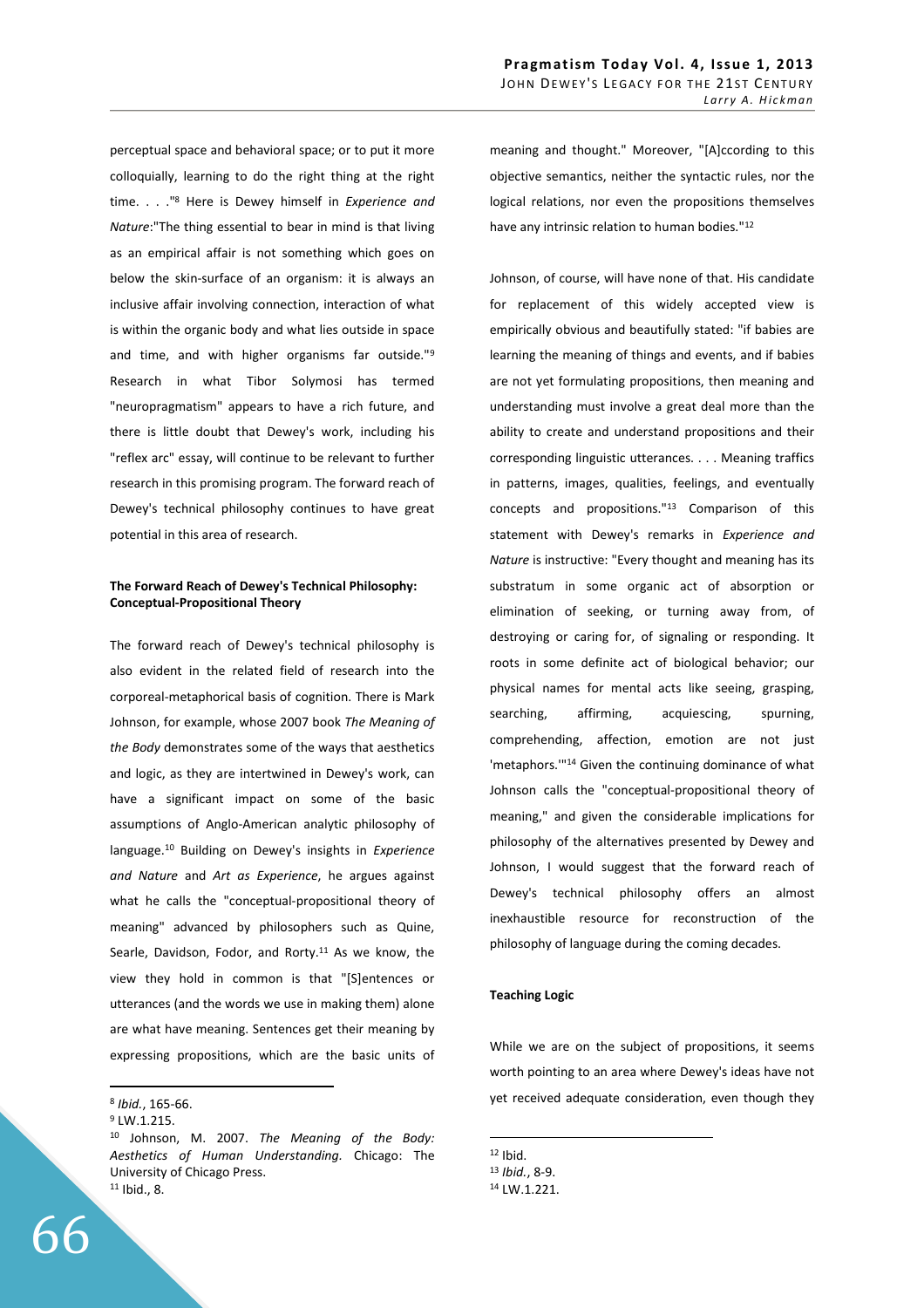have enormous potential to change the ways that courses in introductory logic are taught. His treatment of logical propositions provides an interesting case. Dewey's larger logic, of course, inverts the traditional account. Whereas the traditional account begins with terms, which are combined into propositions, which are further combined to form arguments, Dewey instead begins with judgments, of which propositions are treated as component factors. Taken seriously, this alone would probably present a major headache to most authors of logic textbooks. Dewey, however, goes even further: he argues that propositions are neither true nor false, but rather appropriate or inappropriate, valid or invalid.

As they function in the logic of living inquiry, propositions are just proposals, and proposals are on their faces neither true nor false. In baseball, for example, a pitcher's offering to the batter is neither true nor false: it is merely a proposal until it enters into a judgment – that is, until it is judged to be true or false by the action of either the batter, or the umpire, or both. A batter's hit, based on his or her judgment regarding the appropriateness and validity of the pitch, is in turn a proposal to a fielder. The same may be said of a marriage proposal. The proposal may be sincere, valid, and relevant. But it is the judgment of the recipient of the proposal, and not the proposal itself, that carries the truth value. Thus does Dewey capture the rhythms– the delicate give and take – of living inquiry: propositions are proposals and judgments may be intermediate or final with respect to some end-in-view. It is perhaps also worth noting that in the film industry a proposal is also a pitch – neither true nor false until a judgment is made by a producer. Once again, Dewey's radical insights offer a rich resource for further research and exploration. How, for example, would introductory logic courses change were Dewey's logical works taken seriously? It seems fair to suggest that current studies of the predicate calculus would not be abandoned, for they are indeed useful, but that they would be embedded within a larger context of a theory of inquiry to which they were treated as ancillary.

In the few minutes that remain to me, I want to mention two additional areas in which Dewey's ideas continue to be relevant to 21<sup>st</sup> century concerns. The first is in the field of economics.

# **Economics**

 $\overline{a}$ 

As we know, the heart of neo-classical economic synthesis is the idea that: people have rational preferences among outcomes; that individuals maximize utility and firms maximize profits; and that people act independently on the basis of full and relevant information.<sup>15</sup> But already in his 1898 essay "Why is Economics not an Evolutionary Science?" Thorstein Veblen had proposed supplanting the older economic models, based as they are on nineteenth century physics (and metaphysics), with newer ones that are rooted in the evolutionary models of the biological sciences.<sup>16</sup> He argued that neoclassical economic theory was in need of reconstruction because of its reliance on pre-Darwinian assumptions and outlooks.<sup>17</sup>

For his part, Dewey rejected a fundamental principle of the old economics, namely the idea that a Cartesian self floats free as an atomic economic entity, independent and with scant regard for institutional context. With respect to ethical considerations, Dewey wrote that "The individual disconnected from his social situation is ethically unreal, and no devices for instilling, through stories about him, lessons of truth-telling, patriotism, industry, etc., succeed in really concealing the moral

<sup>15</sup> See Weintraub, E. R. "Neoclassical Economics," *Concise Encyclopedia of Economics* 

<sup>&</sup>lt;http://www.econlib.org/library/Enc1/NeoclassicalEcon omics.html> Accessed 8 Sept. 2011.

<sup>16</sup> Veblen, T. "Why is Economics not an Evolutionary Science?" *Quarterly Journal of Economics* 12, 1898, 373- 97.

<sup>&</sup>lt;sup>17</sup> My colleague Kenneth Stikkers reminds me that neoclassical economists now claim that even if their anthropology may be a bit off, their position nevertheless has strong predictive value.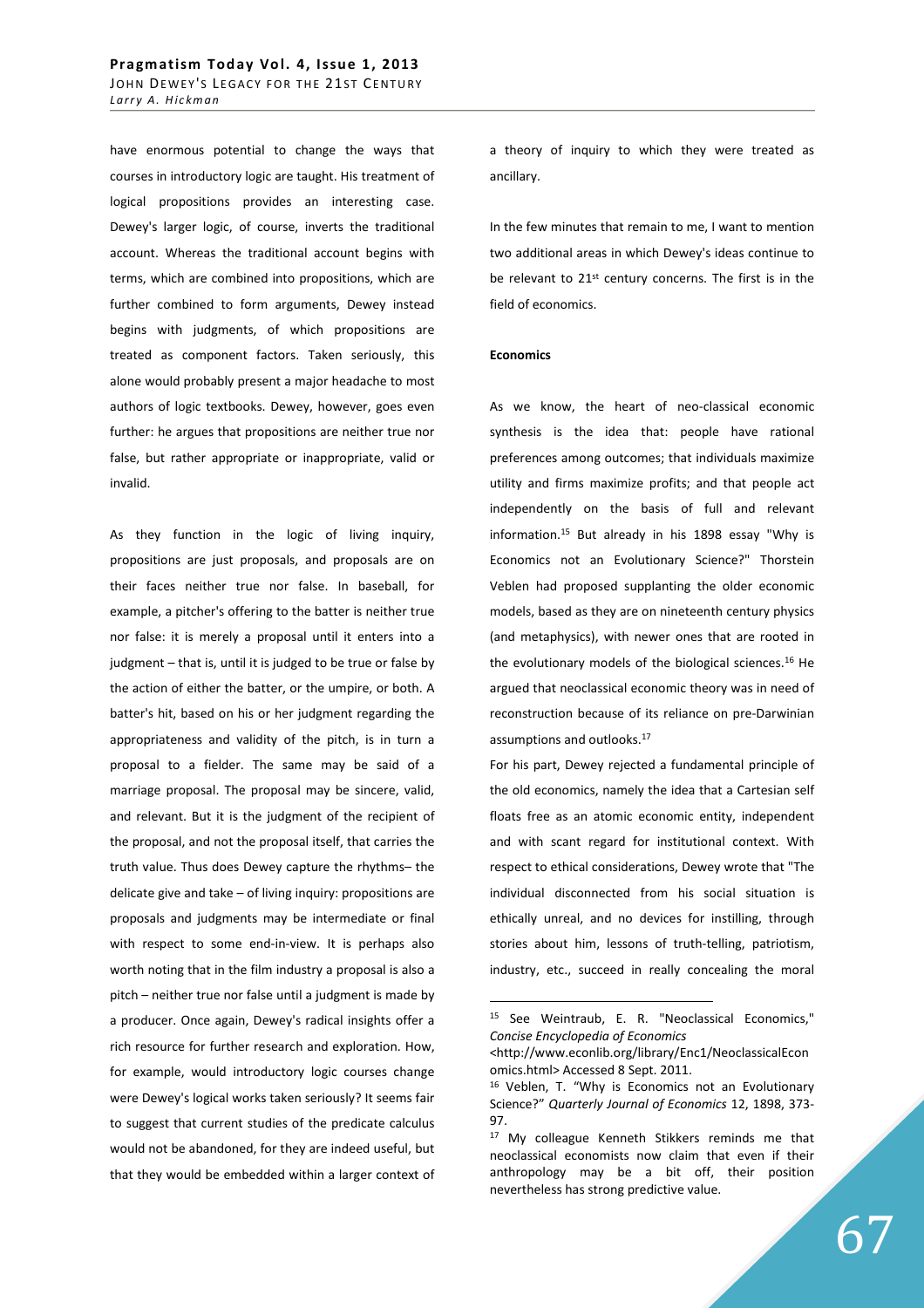unreality of the case."<sup>18</sup> Viewed from another angle, Dewey charged this notion of economic individualism with impeding the progress of science and technology. "For the most part," he wrote, "economic individualism interpreted as energy and enterprise devoted to private profit, has been an adjunct, often a parasitical one, to the movement of technical and scientific forces."<sup>19</sup>

Dewey summarized the problem with the neoclassical argument in the following way. "The essential fallacy is that the theory assumes that original and natural wants determine the economic phenomena of production and exchange. In fact, before they become economic wants– effective demands–they are reshaped by the existing distributive-exchange system. The market and business determine wants, not the reverse; the argument moves in a vicious circle." He then pointed out that the argument contains a logical mistake. There is an ambiguous middle term: "want" as psychological and "want" as actual demand are conflated.<sup>20</sup> Dewey's point is that putative fixes, such as the distinction between "absolute" demand and "effectual" demand merely fine tune the problem of hedonism. They do not fix it. Dewey's and Veblen's alternative offered economists an image of an embodied and socially contexted human being who is "a coherent structure of propensities and habits which seeks realization and expression in an unfolding activity."<sup>21</sup> This alternative to the neoclassical version *homo economicus* would not be isolated and autonomous, but situated and conditioned within the context of formative institutions of many and various types.

In other words, an evolutionary economic theory would

 $\overline{a}$ 

take into account the history and present tendencies of the institutions that are instrumental to the formation of individuals and communities. The idea of a more or less static economic entity pushed and pulled by various forces but regularly returning to equilibrium would be replaced by a post-Darwinian model in which changing circumstances create newly informed and reconfigured individuals who are continually required to seek new ways of recalibrating their situation within those changing environments.

Current institutional economists, which include Nobel Prize winner Paul Krugman, tend to accept a post-Darwinian model such as the one advanced by Veblen and Dewey. The same might be said of the proponents of the new "behavioral" economics. They do not eschew mathematical analysis, to be sure, but instead argue that our understanding of economic conditions requires that we take fuller account of the cultural contexts within which mathematical and statistical models operate. Institutionalists are thus highly critical of some of the "unquestioned" assumptions of the classical synthesis, such as most versions of "rational choice theory" and what they regard as subjectivist accounts of "utility."

In the competition between neoclassical and institutionalist economic models, the stakes are very high, and they once again underscore Dewey's relevance to our current situation. The current situation in China serves as an example. Institutionalist insistence on cultural context fits nicely, for example with arguments by sociologist Daniel A. Bell and others that the Chinese Communist Party will need to manage the country's economic development in ways that acknowledge and honor her Confucian traditions. To ignore those traditions would inevitably deform analyses of economic activity, effectively leaving them as exercises on a drawing board, isolated from the flux of real world events.

<sup>18</sup> MW.4.210.

<sup>19</sup> LW.5.85.

<sup>&</sup>lt;sup>20</sup> LW.15.264. Economists in the 19<sup>th</sup> century distinguished between "absolute demand" and "effectual demand." In fine, the difference is between "I want x" and "I want x so much that I am willing to sacrifice y." Dewey responds that this distinction does not fix the hedonism problem.

<sup>&</sup>lt;sup>21</sup> Veblen, T. "Why is Economics not an Evolutionary Science?" *Quarterly Journal of Economics* 12, 1898, 390.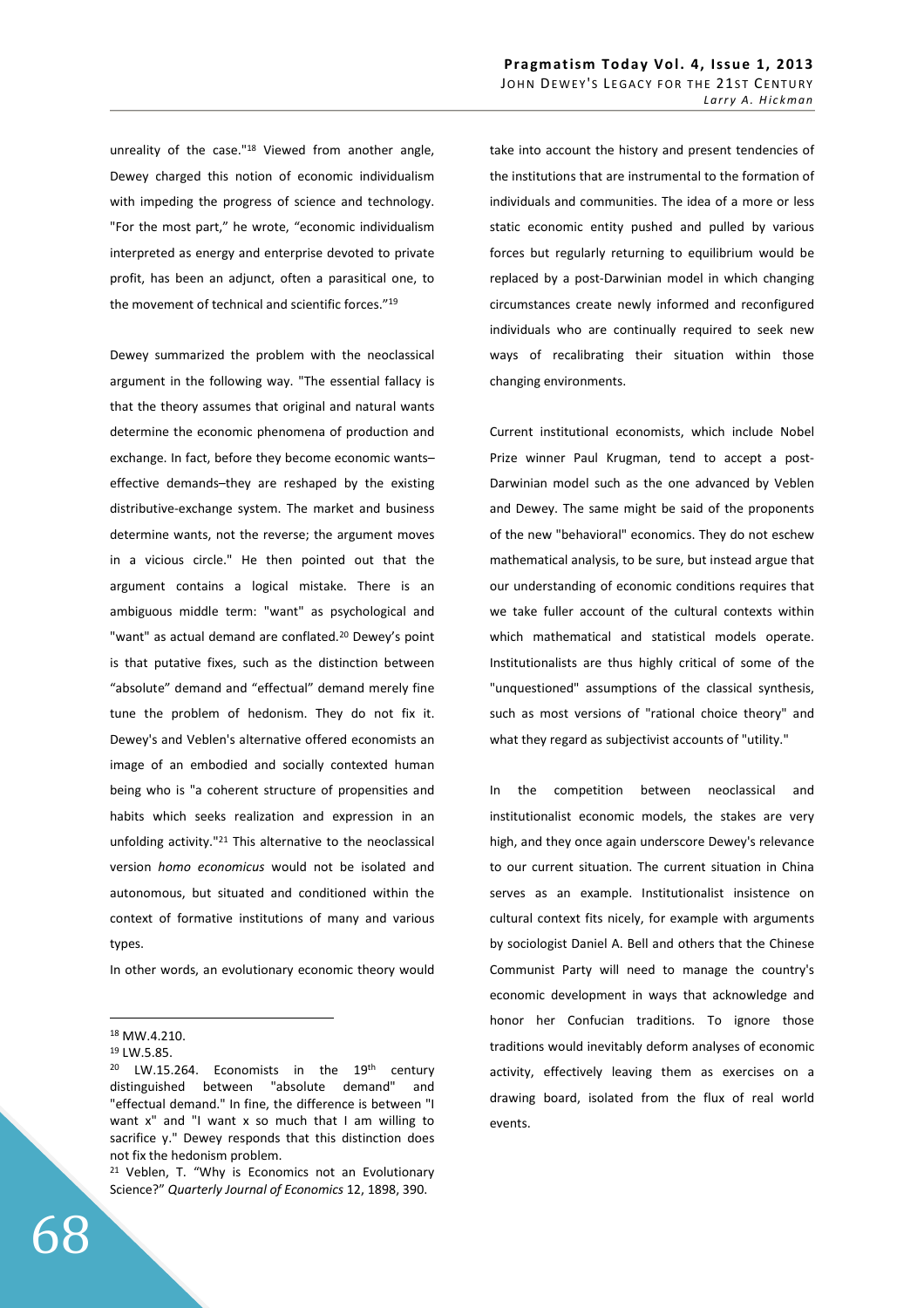There are now strong indications that some of the new projects in institutional economics are beginning to get some traction. I call your attention, for example, to several essays produced by the Political Economy Program at the National Bureau of Economic Research, authored or co-authored by Alberto F. Alesina. Alesina writes of the increasing difficulty of fitting the various complexities of contemporary societies into the "traditional model of economic policy in which benevolent social planners maximize the utility of a representative individual." Some economists, he reports, have "started exploring how political forces affected the choice of policies, paying special attention to the distributive conflicts and political institutions, which are absent in representative agent models."<sup>22</sup>

If we add analysis of underlying ethical issues to this, we get something very much like Dewey's analysis of desiderata for projects in economics. And if we add the specifics of institutional influences in traditionally Confucian societies, I suggest, then we get important resources to bring to the continuing discussions about the future of democratic forms of life in those societies.

### **Education**

 $\overline{a}$ 

I have saved the most important part of my discussion of Dewey's continuing relevance for last, but, regrettably, my remarks must be brief. It is by now hardly a secret that there is an educational crisis in the United States, Britain, and elsewhere. Here is a story from the New York Times: "Public Money Finds Back Door to Private Schools." Here is another: "Military Children Stay a Step Ahead of Public School Students." Here is a third: "Profits and Questions at Online Charter Schools."

Dewey's insights into education are arguably now more relevant than ever in the field of education. Even though there are exceptions, and I will mention some of those in a moment, educational policies and practices are tending in the opposite direction of the broad-based humanistic educational programs for which Dewey fought so hard. What are these trends?

First, there is an emphasis on standardized tests and teaching to the test that extends from K-12 up now into higher education. This type of system, which has long been a feature of schools in China, Japan, and elsewhere, has produced the infamous "cram schools." The "No Child Left Behind" initiative, that was put into place by the George W. Bush administration and is now being slightly modified by Obama's secretary of education, incorporates some of the worst features of those Asian systems. Dewey, of course, was a strong opponent of the type of rote memorization that is required for high level performance on such tests.

Why is it the case, as the *New York Times* reports, that "Military Children Stay A Step Ahead of Public School Students"? Among possible factors listed in that report, the one that immediately arrests the eye is that military schools are not required to teach to the test. Standardized tests are used, but they are used in the ways that Dewey recommended: in order to assess a student's abilities and weaknesses, and as a test of the effectiveness of the curriculum. The curriculum itself is more diverse and the emphasis is on learning to learn rather than memorizing facts that will soon be forgotten. Other factors include smaller class size and amicable relations between teachers and management. One of the consequences of this approach seems to be that the achievement gap that plagues some public schools does not appear to exist in schools run by the American Department of Defense.

Second, in the United States there is a growing movement toward Charter Schools. Even though such schools tend to be funded with public dollars, there are in most cases inadequate safeguards against

<sup>22</sup> Alesina, A. F. "Program Report," *NBER Reporter* 3 (2007). <http://www.nber.org/programs/pol/pol.html> Accessed 8 September 2011.